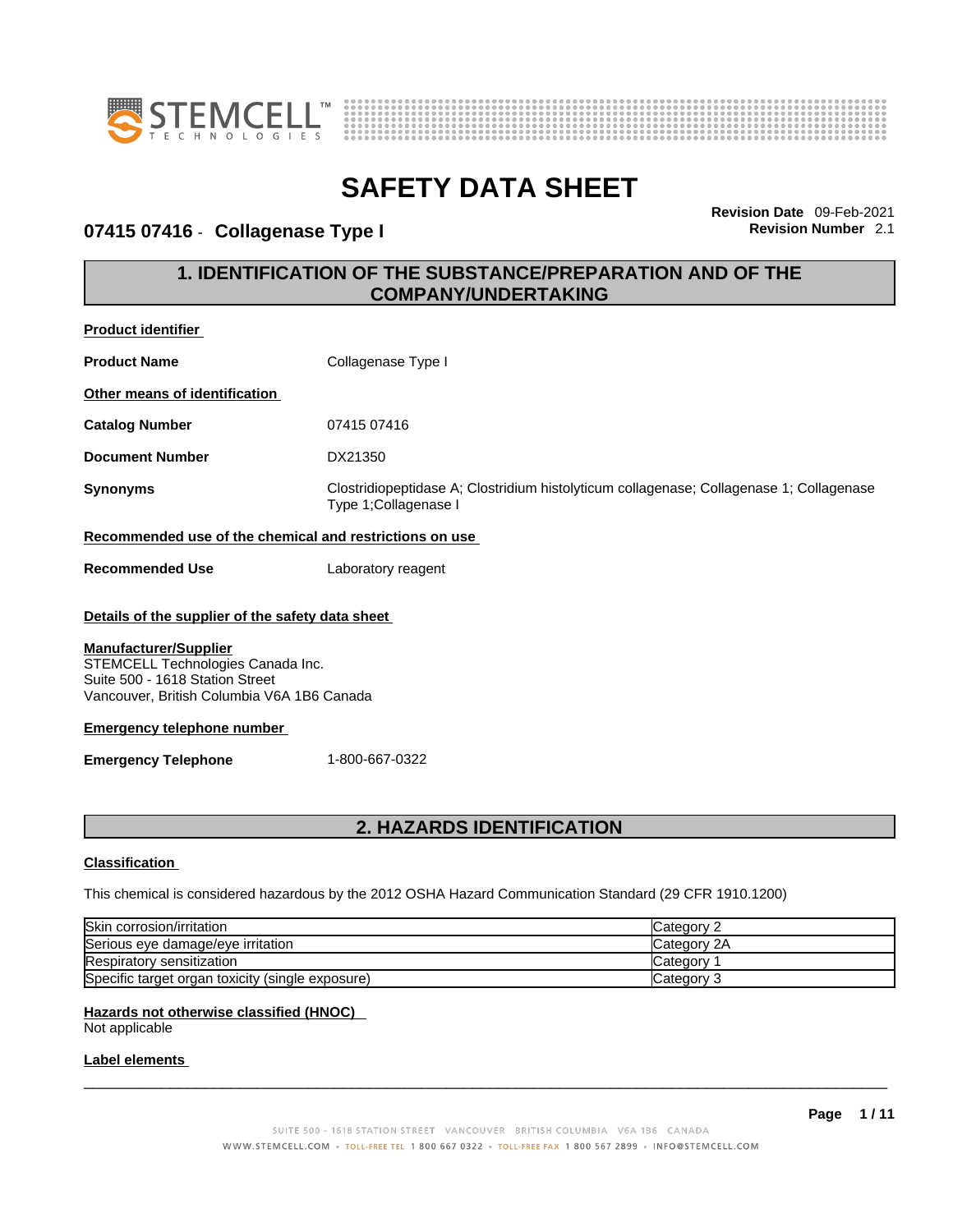



# \_\_\_\_\_\_\_\_\_\_\_\_\_\_\_\_\_\_\_\_\_\_\_\_\_\_\_\_\_\_\_\_\_\_\_\_\_\_\_\_\_\_\_\_\_\_\_\_\_\_\_\_\_\_\_\_\_\_\_\_\_\_\_\_\_\_\_\_\_\_\_\_\_\_\_\_\_\_\_\_\_\_\_\_\_\_\_\_\_\_\_\_\_ **Revision Date** 09-Feb-2021 **07415 07416** - **Collagenase Type I Revision Number** 2.1



Take off contaminated clothing and wash it before reuse

If experiencing respiratory symptoms: Call a POISON CENTER or doctor

IF INHALED: Remove person to fresh air and keep comfortable for breathing

#### **Precautionary Statements - Storage**

Store in a well-ventilated place. Keep container tightly closed Store locked up

#### **Precautionary Statements - Disposal**

Dispose of contents/container to an approved waste disposal plant

#### **Other Information**

Not applicable

**Unknown acute toxicity** 100 % of the mixture consists of ingredient(s) of unknown toxicity

100 % of the mixture consists of ingredient(s) of unknown acute oral toxicity

100 % of the mixture consists of ingredient(s) of unknown acute dermal toxicity

100 % of the mixture consists of ingredient(s) of unknown acute inhalation toxicity (gas)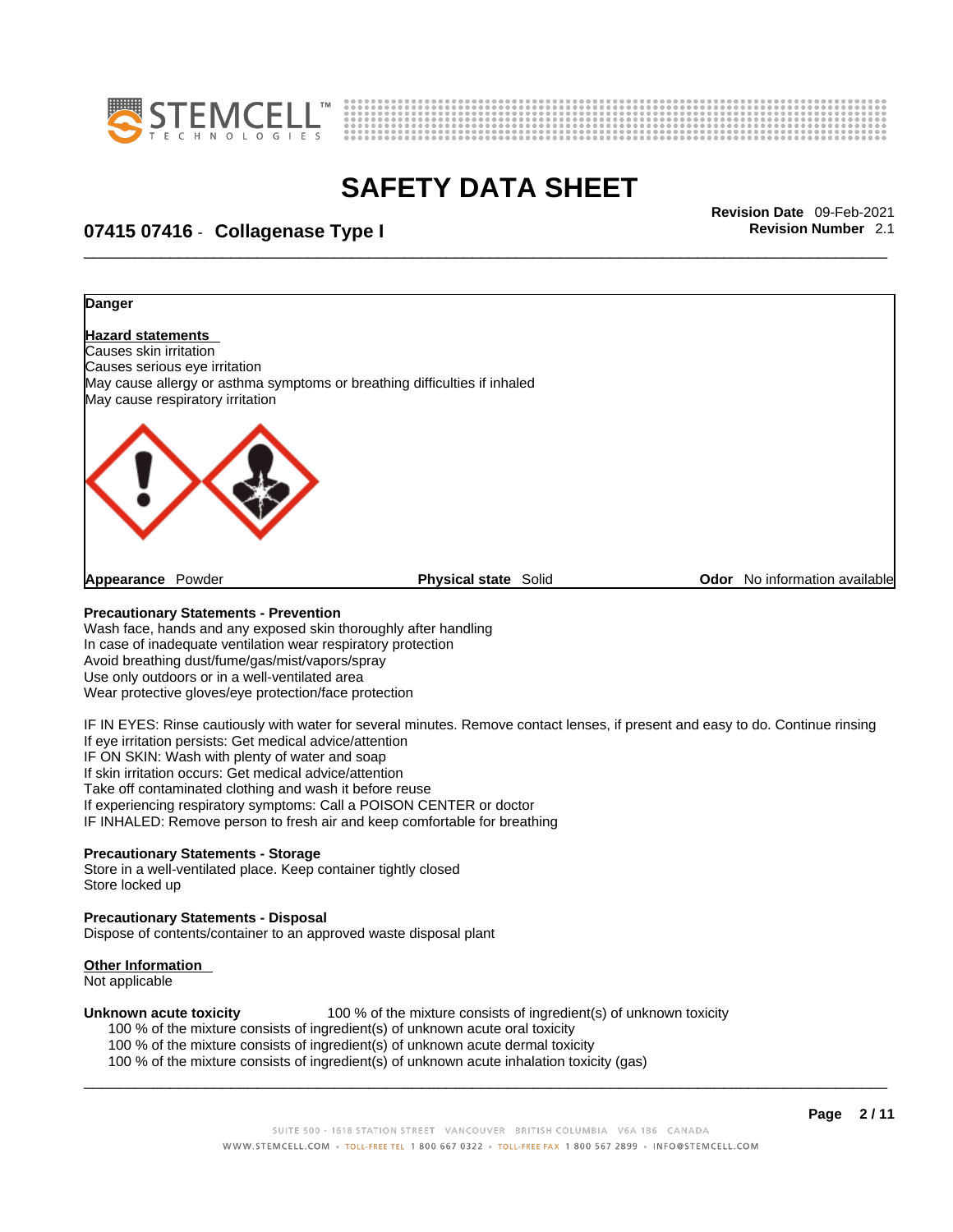



# \_\_\_\_\_\_\_\_\_\_\_\_\_\_\_\_\_\_\_\_\_\_\_\_\_\_\_\_\_\_\_\_\_\_\_\_\_\_\_\_\_\_\_\_\_\_\_\_\_\_\_\_\_\_\_\_\_\_\_\_\_\_\_\_\_\_\_\_\_\_\_\_\_\_\_\_\_\_\_\_\_\_\_\_\_\_\_\_\_\_\_\_\_ **Revision Date** 09-Feb-2021 **07415 07416** - **Collagenase Type I Revision Number** 2.1

100 % of the mixture consists of ingredient(s) of unknown acute inhalation toxicity (vapor) 100 % of the mixture consists of ingredient(s) of unknown acute inhalation toxicity (dust/mist)

## **3. COMPOSITION/INFORMATION ON INGREDIENTS**

#### **Substance**

**Synonyms Clostridiopeptidase A**; Clostridium histolyticum collagenase; Collagenase 1; Collagenase Type 1;Collagenase I.

| <b>Chemical name</b>      | MO.<br>uru         | $\ddot{\phantom{1}}$<br>$\sim$<br>Weight-% |
|---------------------------|--------------------|--------------------------------------------|
| Clostridi<br>liopeptidase | 9001<br>. .<br>. . | $\sim$<br>v                                |

\*The exact percentage (concentration) of composition has been withheld as a trade secret.

## **4. FIRST AID MEASURES**

| Description of first aid measures                           |                                                                                                                                                                                                                                                                                                                                                                           |  |
|-------------------------------------------------------------|---------------------------------------------------------------------------------------------------------------------------------------------------------------------------------------------------------------------------------------------------------------------------------------------------------------------------------------------------------------------------|--|
| <b>General advice</b>                                       | Show this safety data sheet to the doctor in attendance.                                                                                                                                                                                                                                                                                                                  |  |
| <b>Inhalation</b>                                           | May cause allergic respiratory reaction. If breathing has stopped, give artificial respiration.<br>Get medical attention immediately. Avoid direct contact with skin. Use barrier to give<br>mouth-to-mouth resuscitation. Get immediate medical advice/attention. Remove to fresh air.                                                                                   |  |
| Eye contact                                                 | Rinse immediately with plenty of water, also under the eyelids, for at least 15 minutes.<br>Remove contact lenses, if present and easy to do. Continue rinsing. Keep eye wide open<br>while rinsing. Do not rub affected area. Get medical attention if irritation develops and<br>persists.                                                                              |  |
| <b>Skin contact</b>                                         | May cause an allergic skin reaction. In the case of skin irritation or allergic reactions see a<br>physician. Wash off immediately with soap and plenty of water for at least 15 minutes.                                                                                                                                                                                 |  |
| Ingestion                                                   | May produce an allergic reaction. Get immediate medical advice/attention. Clean mouth<br>with water and drink afterwards plenty of water. Never give anything by mouth to an<br>unconscious person. Do NOT induce vomiting.                                                                                                                                               |  |
| Self-protection of the first aider                          | Ensure that medical personnel are aware of the material(s) involved, take precautions to<br>protect themselves and prevent spread of contamination. Avoid direct contact with skin. Use<br>barrier to give mouth-to-mouth resuscitation. Use personal protective equipment as<br>required. See section 8 for more information. Avoid contact with skin, eyes or clothing. |  |
| Most important symptoms and effects, both acute and delayed |                                                                                                                                                                                                                                                                                                                                                                           |  |
| <b>Symptoms</b>                                             | May cause allergy or asthma symptoms or breathing difficulties if inhaled. Coughing and/ or                                                                                                                                                                                                                                                                               |  |
|                                                             |                                                                                                                                                                                                                                                                                                                                                                           |  |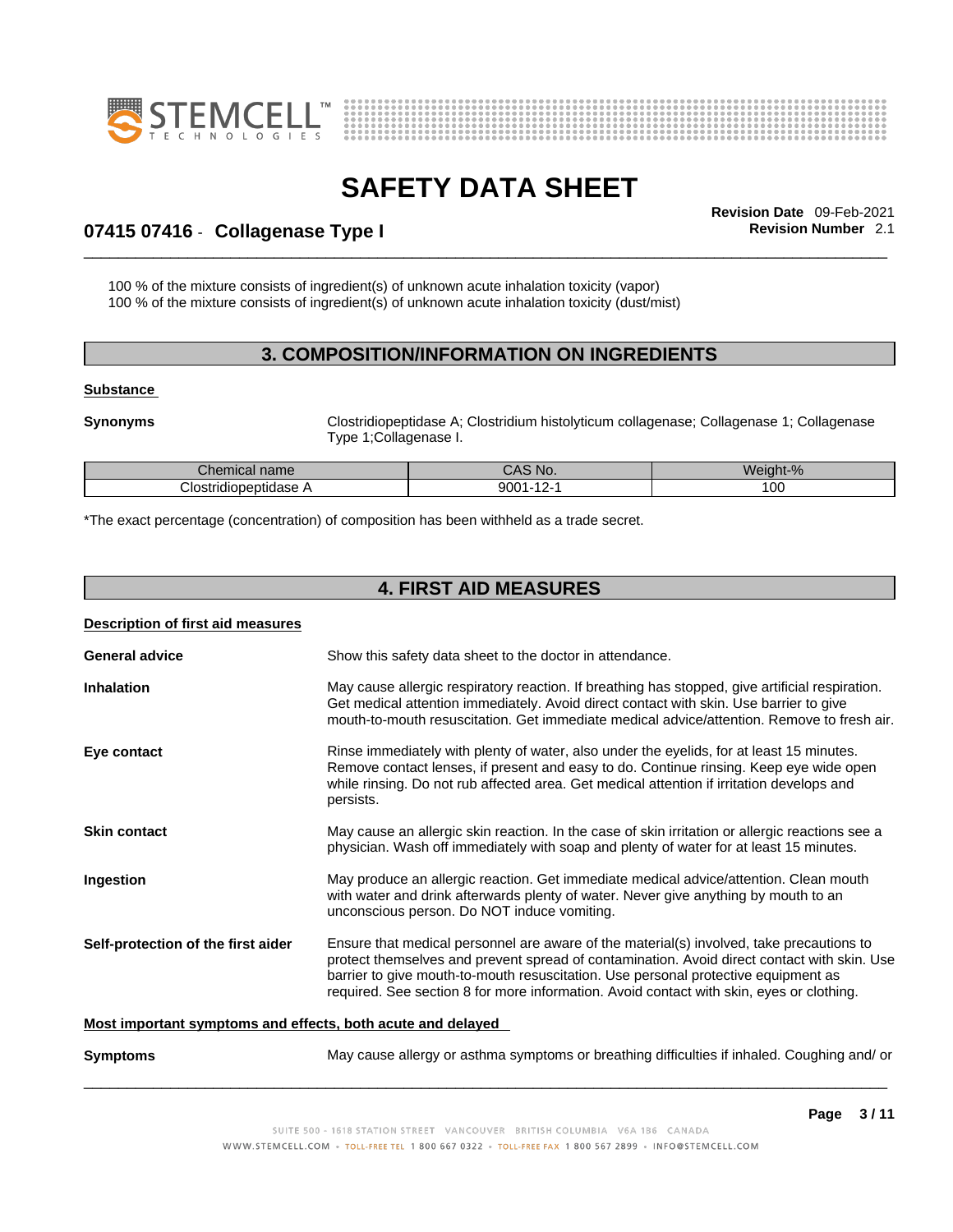



# \_\_\_\_\_\_\_\_\_\_\_\_\_\_\_\_\_\_\_\_\_\_\_\_\_\_\_\_\_\_\_\_\_\_\_\_\_\_\_\_\_\_\_\_\_\_\_\_\_\_\_\_\_\_\_\_\_\_\_\_\_\_\_\_\_\_\_\_\_\_\_\_\_\_\_\_\_\_\_\_\_\_\_\_\_\_\_\_\_\_\_\_\_ **Revision Date** 09-Feb-2021 **07415 07416** - **Collagenase Type I Revision Number** 2.1

|                                                                                                                  | wheezing. Itching. Rashes. Hives. Burning sensation.                                                                                  |  |
|------------------------------------------------------------------------------------------------------------------|---------------------------------------------------------------------------------------------------------------------------------------|--|
|                                                                                                                  | Indication of any immediate medical attention and special treatment needed                                                            |  |
| Note to physicians                                                                                               | May cause sensitization in susceptible persons. Treat symptomatically.                                                                |  |
|                                                                                                                  | <b>5. FIRE-FIGHTING MEASURES</b>                                                                                                      |  |
| <b>Suitable Extinguishing Media</b>                                                                              | Use extinguishing measures that are appropriate to local circumstances and the<br>surrounding environment.                            |  |
| Unsuitable extinguishing media                                                                                   | CAUTION: Use of water spray when fighting fire may be inefficient.                                                                    |  |
| Specific hazards arising from the<br>chemical                                                                    | Product is or contains a sensitizer. May cause sensitization by inhalation and skin contact.                                          |  |
| <b>Explosion data</b><br><b>Sensitivity to Mechanical Impact None.</b><br><b>Sensitivity to Static Discharge</b> | None.                                                                                                                                 |  |
| Special protective equipment for<br>fire-fighters                                                                | Firefighters should wear self-contained breathing apparatus and full firefighting turnout<br>gear. Use personal protection equipment. |  |

# **6. ACCIDENTAL RELEASE MEASURES**

#### **Personal precautions, protective equipment and emergency procedures**

| <b>Personal precautions</b>                          | Keep people away from and upwind of spill/leak. Evacuate personnel to safe areas. Ensure                           |  |
|------------------------------------------------------|--------------------------------------------------------------------------------------------------------------------|--|
|                                                      | adequate ventilation. Avoid contact with skin, eyes or clothing. Use personal protective<br>equipment as required. |  |
| <b>Other Information</b>                             | Refer to protective measures listed in Sections 7 and 8.                                                           |  |
| <b>Environmental precautions</b>                     |                                                                                                                    |  |
| <b>Environmental precautions</b>                     | Prevent further leakage or spillage if safe to do so.                                                              |  |
| Methods and material for containment and cleaning up |                                                                                                                    |  |
| <b>Methods for containment</b>                       | Prevent further leakage or spillage if safe to do so.                                                              |  |
| Methods for cleaning up                              | Pick up and transfer to properly labeled containers.                                                               |  |
| Prevention of secondary hazards                      | Clean contaminated objects and areas thoroughly observing environmental regulations.                               |  |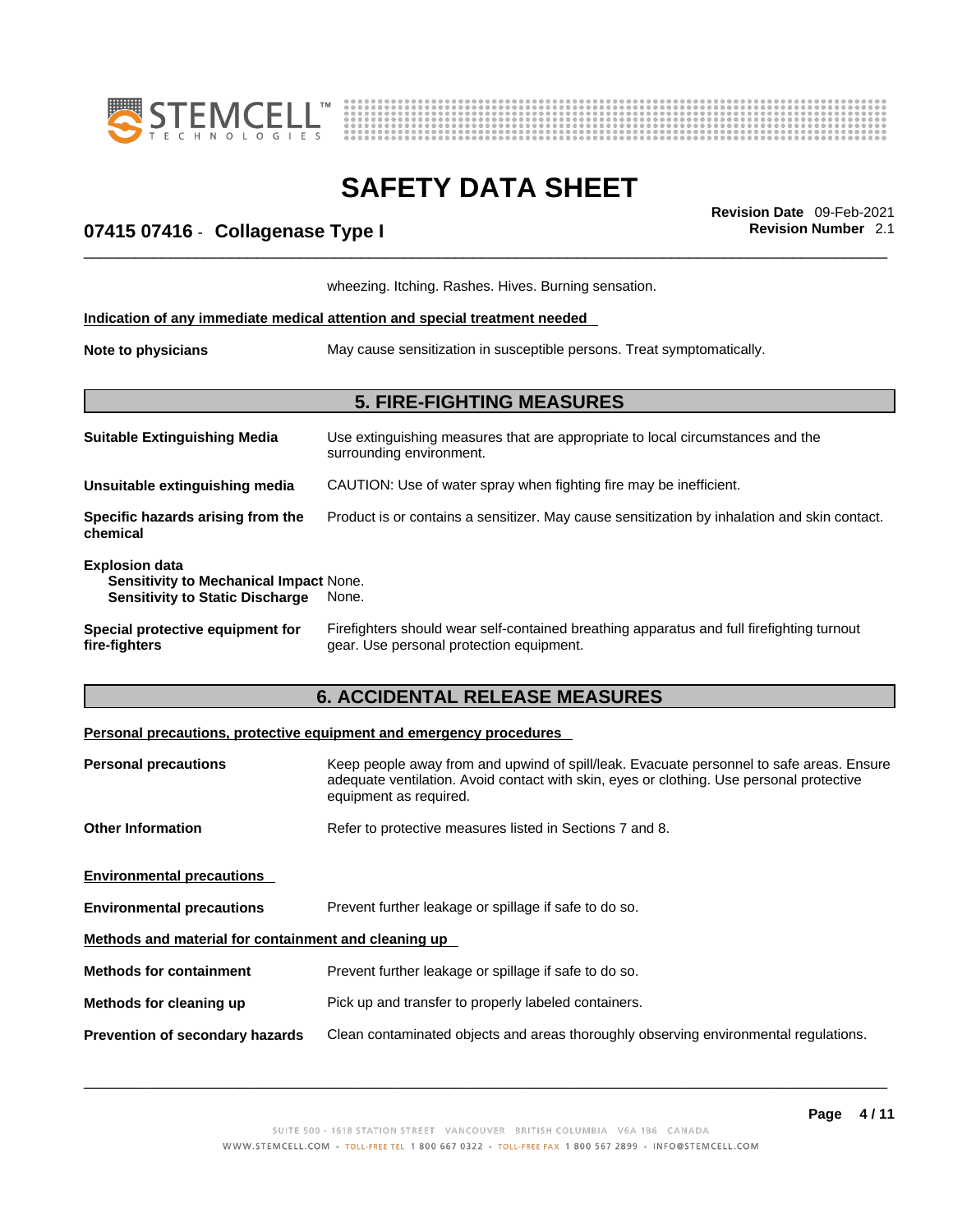



# \_\_\_\_\_\_\_\_\_\_\_\_\_\_\_\_\_\_\_\_\_\_\_\_\_\_\_\_\_\_\_\_\_\_\_\_\_\_\_\_\_\_\_\_\_\_\_\_\_\_\_\_\_\_\_\_\_\_\_\_\_\_\_\_\_\_\_\_\_\_\_\_\_\_\_\_\_\_\_\_\_\_\_\_\_\_\_\_\_\_\_\_\_ **Revision Date** 09-Feb-2021 **07415 07416** - **Collagenase Type I Revision Number** 2.1

|                                                              | 7. HANDLING AND STORAGE                                                                                                                                                                                                                                                                                                                                                                                                                                                                 |
|--------------------------------------------------------------|-----------------------------------------------------------------------------------------------------------------------------------------------------------------------------------------------------------------------------------------------------------------------------------------------------------------------------------------------------------------------------------------------------------------------------------------------------------------------------------------|
| <b>Precautions for safe handling</b>                         |                                                                                                                                                                                                                                                                                                                                                                                                                                                                                         |
| Advice on safe handling                                      | Provide extract ventilation to points where emissions occur. Remove contaminated clothing<br>and shoes. Take off contaminated clothing and wash before reuse. Avoid contact with skin,<br>eyes or clothing. Do not eat, drink or smoke when using this product. Handle in accordance<br>with good industrial hygiene and safety practice. Ensure adequate ventilation. Avoid<br>breathing vapors or mists. In case of insufficient ventilation, wear suitable respiratory<br>equipment. |
| Conditions for safe storage, including any incompatibilities |                                                                                                                                                                                                                                                                                                                                                                                                                                                                                         |
| <b>Storage Conditions</b>                                    | Store locked up. Keep out of the reach of children. Store in accordance with information<br>listed on the Product Information Sheet (PIS).                                                                                                                                                                                                                                                                                                                                              |
|                                                              | <b>8. EXPOSURE CONTROLS/PERSONAL PROTECTION</b>                                                                                                                                                                                                                                                                                                                                                                                                                                         |

| <b>Exposure Limits</b> | The following ingredients are the only ingredients of the product above the cut-off level (or |
|------------------------|-----------------------------------------------------------------------------------------------|
|                        | level that contributes to the hazard classification of the mixture) which have an exposure    |
|                        | limit applicable in the region for which this safety data sheet is intended or other          |
|                        | recommended limit. At this time, the other relevant constituents have no known exposure       |
|                        | limits from the sources listed here.                                                          |
|                        |                                                                                               |

| Appropriate engineering controls |                                                                                                                                |  |  |
|----------------------------------|--------------------------------------------------------------------------------------------------------------------------------|--|--|
| <b>Engineering controls</b>      | <b>Showers</b><br>Eyewash stations<br>Ventilation systems.                                                                     |  |  |
|                                  | Individual protection measures, such as personal protective equipment                                                          |  |  |
| <b>Eye/face protection</b>       | Wear safety glasses with side shields (or goggles). If splashes are likely to occur, wear<br>safety glasses with side-shields. |  |  |
| <b>Hand protection</b>           | Impervious gloves. Wear suitable gloves.                                                                                       |  |  |
| Skin and body protection         | Long sleeved clothing. Wear suitable protective clothing.                                                                      |  |  |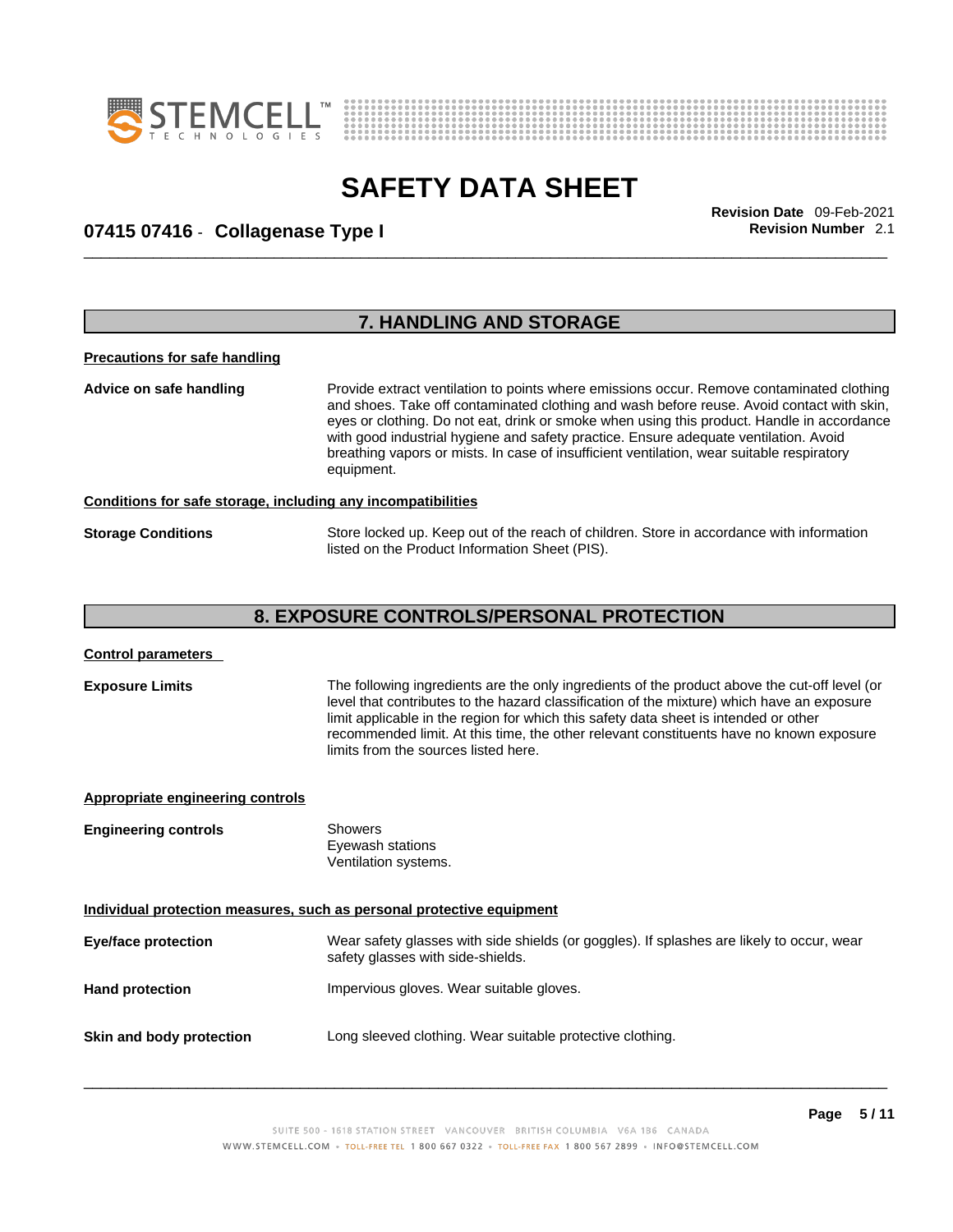



# \_\_\_\_\_\_\_\_\_\_\_\_\_\_\_\_\_\_\_\_\_\_\_\_\_\_\_\_\_\_\_\_\_\_\_\_\_\_\_\_\_\_\_\_\_\_\_\_\_\_\_\_\_\_\_\_\_\_\_\_\_\_\_\_\_\_\_\_\_\_\_\_\_\_\_\_\_\_\_\_\_\_\_\_\_\_\_\_\_\_\_\_\_ **Revision Date** 09-Feb-2021 **07415 07416** - **Collagenase Type I Revision Number** 2.1

| <b>Respiratory protection</b>         | No protective equipment is needed under normal use conditions. If exposure limits are<br>exceeded or irritation is experienced, ventilation and evacuation may be required.                                                               |
|---------------------------------------|-------------------------------------------------------------------------------------------------------------------------------------------------------------------------------------------------------------------------------------------|
| <b>General hygiene considerations</b> | Remove and wash contaminated clothing and gloves, including the inside, before re-use.<br>Avoid contact with skin, eyes or clothing. Wear suitable gloves and eye/face protection. Do<br>not eat, drink or smoke when using this product. |

## **9. PHYSICAL AND CHEMICAL PROPERTIES**

## **Information on basic physical and chemical properties**

| <u>INTO Mation on basic privated and chemical properties</u> |                          |                  |
|--------------------------------------------------------------|--------------------------|------------------|
| <b>Physical state</b>                                        | Solid                    |                  |
| Appearance                                                   | Powder                   |                  |
| Color                                                        | No information available |                  |
| Odor                                                         | No information available |                  |
| <b>Odor threshold</b>                                        | No information available |                  |
| <b>Property</b>                                              | <b>Values</b>            | Remarks • Method |
| рH                                                           | No data available        | None known       |
| Melting point / freezing point                               | No data available        | None known       |
| Boiling point / boiling range                                | No data available        | None known       |
| <b>Flash point</b>                                           | No data available        | None known       |
| <b>Evaporation rate</b>                                      | No data available        | None known       |
| Flammability (solid, gas)                                    | No data available        | None known       |
| <b>Flammability Limit in Air</b>                             |                          | None known       |
| <b>Upper flammability limit:</b>                             | No data available        |                  |
| Lower flammability limit:                                    | No data available        |                  |
| Vapor pressure                                               | No data available        | None known       |
| <b>Vapor density</b>                                         | No data available        | None known       |
| <b>Relative density</b>                                      | No data available        | None known       |
| <b>Water solubility</b>                                      | No data available        | None known       |
| Solubility in other solvents                                 | No data available        | None known       |
| <b>Partition coefficient</b>                                 | No data available        | None known       |
| <b>Autoignition temperature</b>                              | No data available        | None known       |
| <b>Decomposition temperature</b>                             | No data available        | None known       |
| <b>Kinematic viscosity</b>                                   | No data available        | None known       |
| <b>Dynamic viscosity</b>                                     | No data available        | None known       |
| <b>Explosive properties</b>                                  | No information available |                  |
| <b>Oxidizing properties</b>                                  | No information available |                  |
| <b>Other Information</b>                                     |                          |                  |
| Softening point                                              | No information available |                  |
| <b>Molecular weight</b>                                      | No information available |                  |
| <b>Molecular formula</b>                                     | No information available |                  |
| VOC Content (%)                                              | No information available |                  |
| <b>Liquid Density</b>                                        | No information available |                  |

**Liquid Density**<br> **Bulk density**<br> **Bulk density**<br> **Compare Server All Alternation available** 

 $\_$  ,  $\_$  ,  $\_$  ,  $\_$  ,  $\_$  ,  $\_$  ,  $\_$  ,  $\_$  ,  $\_$  ,  $\_$  ,  $\_$  ,  $\_$  ,  $\_$  ,  $\_$  ,  $\_$  ,  $\_$  ,  $\_$  ,  $\_$  ,  $\_$  ,  $\_$  ,  $\_$  ,  $\_$  ,  $\_$  ,  $\_$  ,  $\_$  ,  $\_$  ,  $\_$  ,  $\_$  ,  $\_$  ,  $\_$  ,  $\_$  ,  $\_$  ,  $\_$  ,  $\_$  ,  $\_$  ,  $\_$  ,  $\_$  ,

**No information available**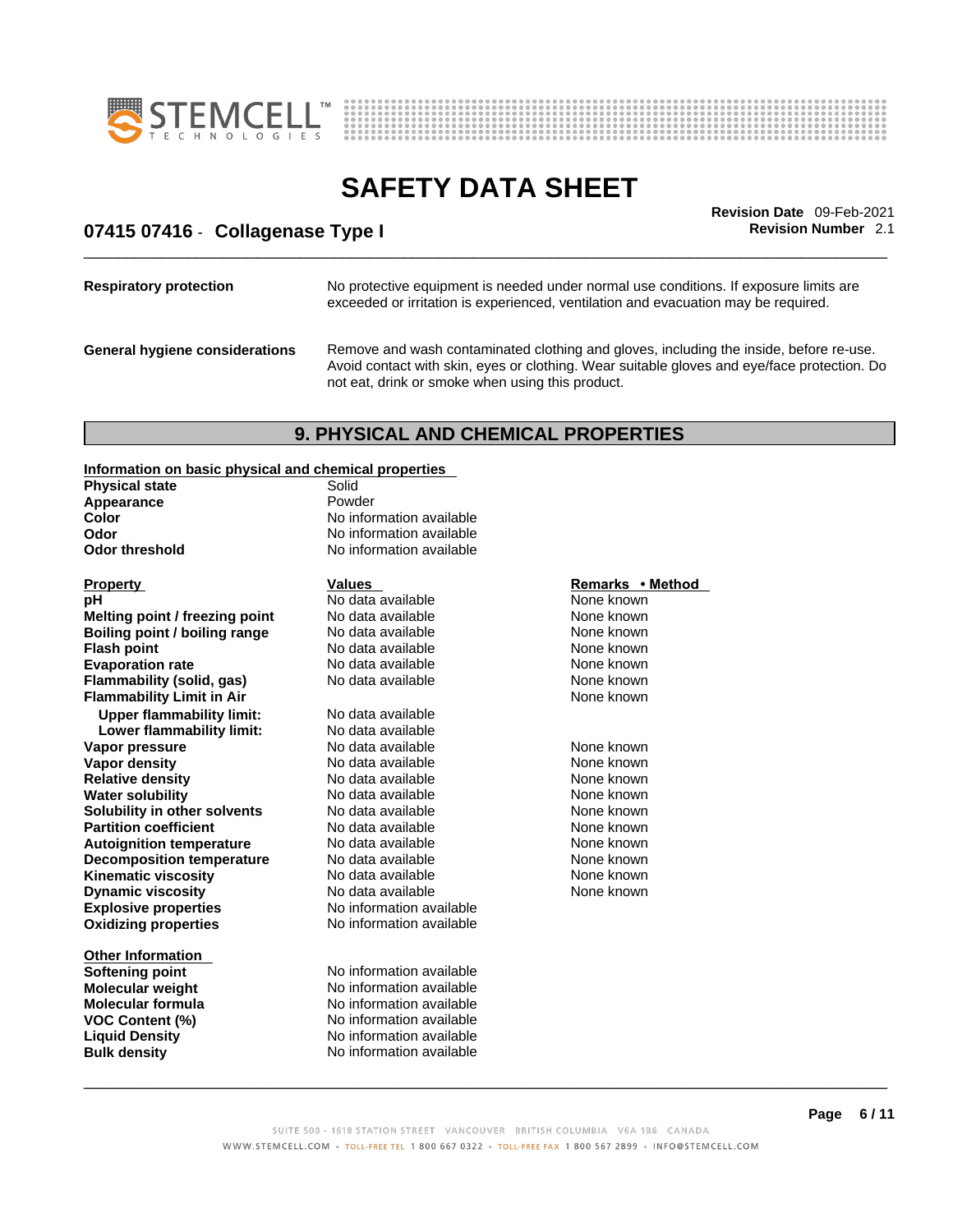



# \_\_\_\_\_\_\_\_\_\_\_\_\_\_\_\_\_\_\_\_\_\_\_\_\_\_\_\_\_\_\_\_\_\_\_\_\_\_\_\_\_\_\_\_\_\_\_\_\_\_\_\_\_\_\_\_\_\_\_\_\_\_\_\_\_\_\_\_\_\_\_\_\_\_\_\_\_\_\_\_\_\_\_\_\_\_\_\_\_\_\_\_\_ **Revision Date** 09-Feb-2021 **07415 07416** - **Collagenase Type I Revision Number** 2.1

# **10. STABILITY AND REACTIVITY**

| <b>Reactivity</b>                                                       | No information available.                 |
|-------------------------------------------------------------------------|-------------------------------------------|
| <b>Chemical stability</b>                                               | Stable under normal conditions.           |
| <b>Possibility of hazardous reactions</b> None under normal processing. |                                           |
| <b>Conditions to avoid</b>                                              | None known based on information supplied. |
| Incompatible materials                                                  | Strong acids. Strong oxidizing agents.    |
|                                                                         |                                           |

**Hazardous decomposition products** None known based on information supplied.

## **11. TOXICOLOGICAL INFORMATION**

#### **Information on likely routes of exposure**

#### **Product Information**

| <b>Inhalation</b> |                                                                              | May cause sensitization in susceptible persons. (based on components). Specific test data<br>for the substance or mixture is not available. May cause irritation of respiratory tract.                                                                                       |  |
|-------------------|------------------------------------------------------------------------------|------------------------------------------------------------------------------------------------------------------------------------------------------------------------------------------------------------------------------------------------------------------------------|--|
| Eye contact       |                                                                              | Irritating to eyes. Specific test data for the substance or mixture is not available. Causes<br>serious eye irritation. (based on components).                                                                                                                               |  |
|                   | <b>Skin contact</b>                                                          | Repeated or prolonged skin contact may cause allergic reactions with susceptible persons.<br>Causes skin irritation. (based on components). Specific test data for the substance or<br>mixture is not available.                                                             |  |
| Ingestion         |                                                                              | May cause additional affects as listed under "Inhalation". Specific test data for the<br>substance or mixture is not available. Ingestion may cause gastrointestinal irritation,<br>nausea, vomiting and diarrhea.                                                           |  |
|                   | Symptoms related to the physical, chemical and toxicological characteristics |                                                                                                                                                                                                                                                                              |  |
| Symptoms          |                                                                              | Symptoms of allergic reaction may include rash, itching, swelling, trouble breathing, tingling<br>of the hands and feet, dizziness, lightheadedness, chest pain, muscle pain, or flushing.<br>Coughing and/ or wheezing. Redness. May cause redness and tearing of the eyes. |  |

#### **Numerical measures of toxicity**

#### **Acute toxicity**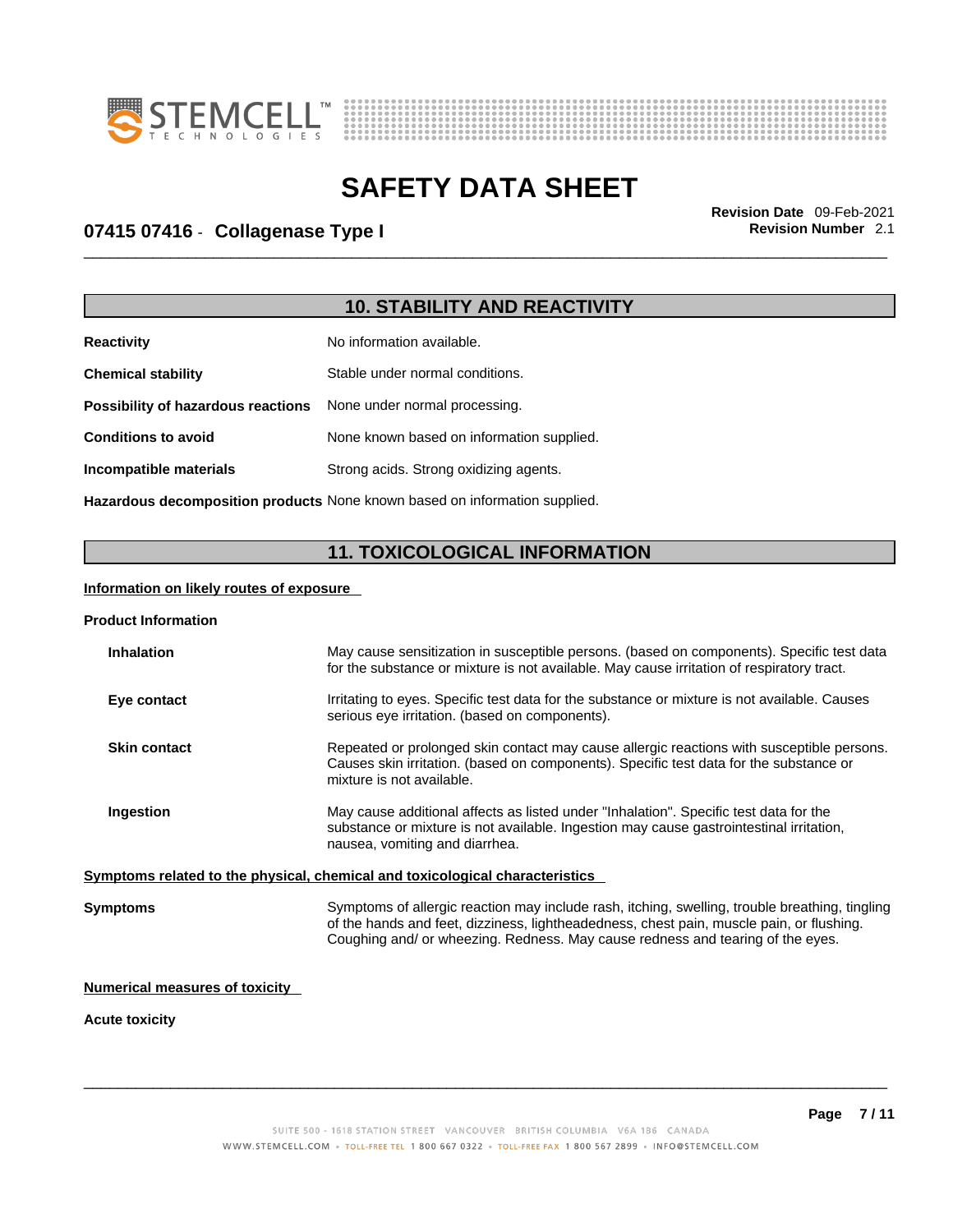



# \_\_\_\_\_\_\_\_\_\_\_\_\_\_\_\_\_\_\_\_\_\_\_\_\_\_\_\_\_\_\_\_\_\_\_\_\_\_\_\_\_\_\_\_\_\_\_\_\_\_\_\_\_\_\_\_\_\_\_\_\_\_\_\_\_\_\_\_\_\_\_\_\_\_\_\_\_\_\_\_\_\_\_\_\_\_\_\_\_\_\_\_\_ **Revision Date** 09-Feb-2021 **07415 07416** - **Collagenase Type I Revision Number** 2.1

**Unknown acute toxicity** 100 % of the mixture consists of ingredient(s) of unknown toxicity

100 % of the mixture consists of ingredient(s) of unknown acute oral toxicity

100 % of the mixture consists of ingredient(s) of unknown acute dermal toxicity

100 % of the mixture consists of ingredient(s) of unknown acute inhalation toxicity (gas)

100 % of the mixture consists of ingredient(s) of unknown acute inhalation toxicity (vapor)

100 % of the mixture consists of ingredient(s) of unknown acute inhalation toxicity (dust/mist) Product Information

**Delayed and immediate effects as well as chronic effects from short and long-term exposure**

|                                   | <u>Delayed and immediate enects as well as chronic enects from short and long-term exposure.</u> |
|-----------------------------------|--------------------------------------------------------------------------------------------------|
| <b>Skin corrosion/irritation</b>  | Classification based on data available for ingredients. Irritating to skin.                      |
| <b>Product Information</b>        |                                                                                                  |
|                                   |                                                                                                  |
| Serious eye damage/eye irritation | Classification based on data available for ingredients. Irritating to eyes.                      |
| <b>Product Information</b>        |                                                                                                  |
| Respiratory or skin sensitization | May cause sensitization by inhalation.                                                           |
| <b>Product Information</b>        |                                                                                                  |
|                                   |                                                                                                  |
| <b>Germ cell mutagenicity</b>     | No information available.                                                                        |
| <b>Product Information</b>        |                                                                                                  |
| Carcinogenicity                   | No information available.                                                                        |
|                                   |                                                                                                  |
| <b>Reproductive toxicity</b>      | No information available.                                                                        |
|                                   | <b>Product Information</b>                                                                       |
| <b>STOT - single exposure</b>     | May cause respiratory irritation.                                                                |
|                                   | <b>Product Information</b>                                                                       |
|                                   |                                                                                                  |
| <b>STOT - repeated exposure</b>   | No information available.                                                                        |
|                                   | <b>Product Information</b>                                                                       |
|                                   | No information available.                                                                        |
| <b>Aspiration hazard</b>          |                                                                                                  |
|                                   |                                                                                                  |
|                                   | <b>12. ECOLOGICAL INFORMATION</b>                                                                |
|                                   |                                                                                                  |
| <b>Ecotoxicity</b>                | The environmental impact of this product has not been fully investigated.                        |
|                                   | <b>Product Information</b>                                                                       |
| Persistence and degradability     | No information available.                                                                        |
|                                   |                                                                                                  |
| <b>Bioaccumulation</b>            | There is no data for this product.                                                               |
|                                   |                                                                                                  |
| Other adverse effects             | No information available.                                                                        |
|                                   |                                                                                                  |
|                                   |                                                                                                  |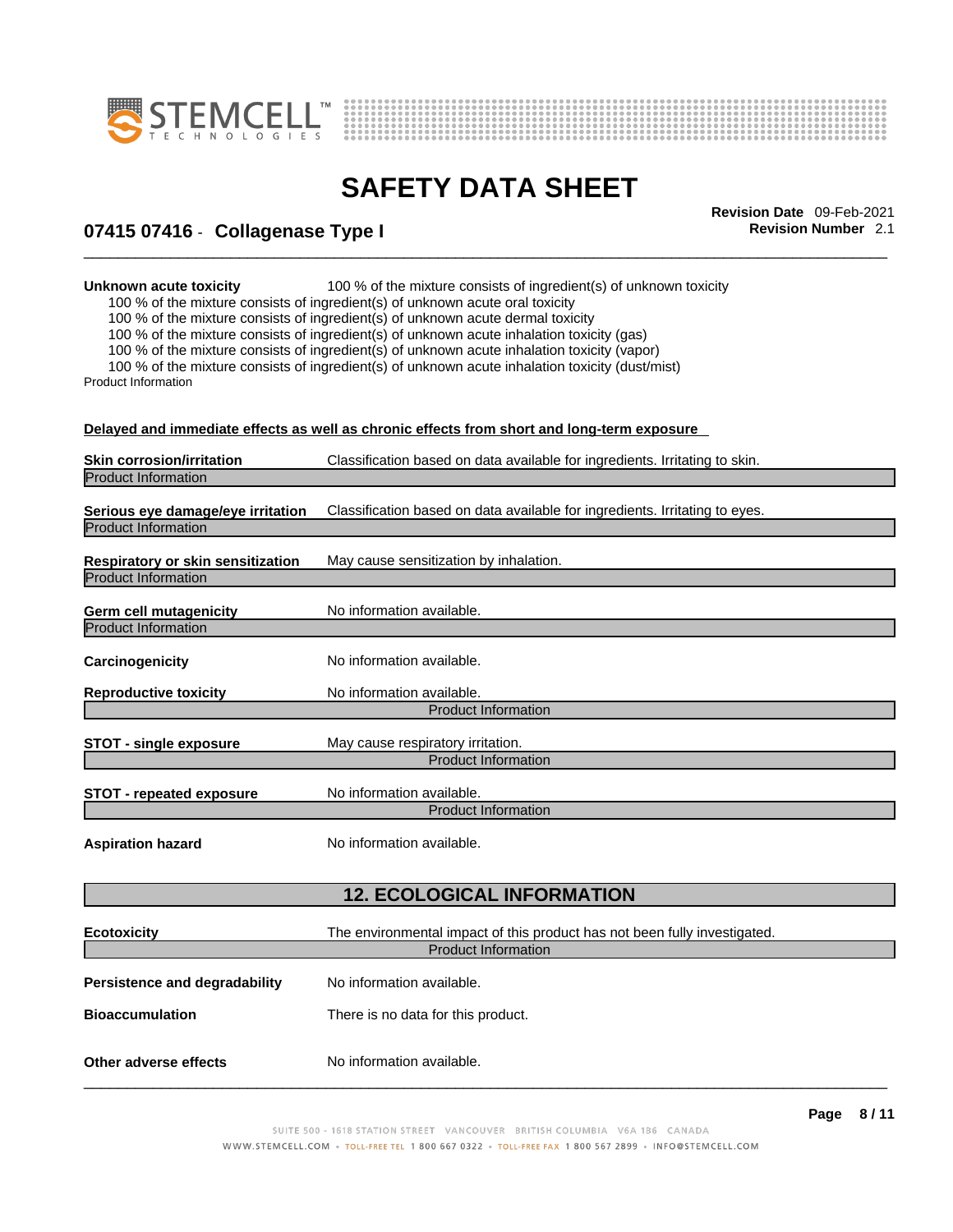



# \_\_\_\_\_\_\_\_\_\_\_\_\_\_\_\_\_\_\_\_\_\_\_\_\_\_\_\_\_\_\_\_\_\_\_\_\_\_\_\_\_\_\_\_\_\_\_\_\_\_\_\_\_\_\_\_\_\_\_\_\_\_\_\_\_\_\_\_\_\_\_\_\_\_\_\_\_\_\_\_\_\_\_\_\_\_\_\_\_\_\_\_\_ **Revision Date** 09-Feb-2021 **07415 07416** - **Collagenase Type I Revision Number** 2.1

## **13. DISPOSAL CONSIDERATIONS**

#### **Waste treatment methods**

**Waste from residues/unused products**  Dispose of in accordance with local regulations. Dispose of waste in accordance with environmental legislation. **Contaminated packaging** Do not reuse empty containers.

## **14. TRANSPORT INFORMATION**

| <b>DOT</b>  | Not regulated |
|-------------|---------------|
| <b>TDG</b>  | Not regulated |
| <b>MEX</b>  | Not regulated |
| ICAO (air)  | Not regulated |
| <b>IATA</b> | Not regulated |
| <b>IMDG</b> | Not regulated |
| <u>RID</u>  | Not regulated |
| <b>ADR</b>  | Not regulated |
| ADN         | Not regulated |
|             |               |

## **15. REGULATORY INFORMATION**

| <b>International Inventories</b> |                 |  |
|----------------------------------|-----------------|--|
| <b>TSCA</b>                      | Complies        |  |
| <b>DSL/NDSL</b>                  | Complies        |  |
| <b>EINECS/ELINCS</b>             | Complies        |  |
| <b>ENCS</b>                      | Does not comply |  |
| <b>IECSC</b>                     | Complies        |  |
| <b>KECL</b>                      | Does not comply |  |
| <b>PICCS</b>                     | Does not comply |  |
| <b>AICS</b>                      | Does not comply |  |
|                                  |                 |  |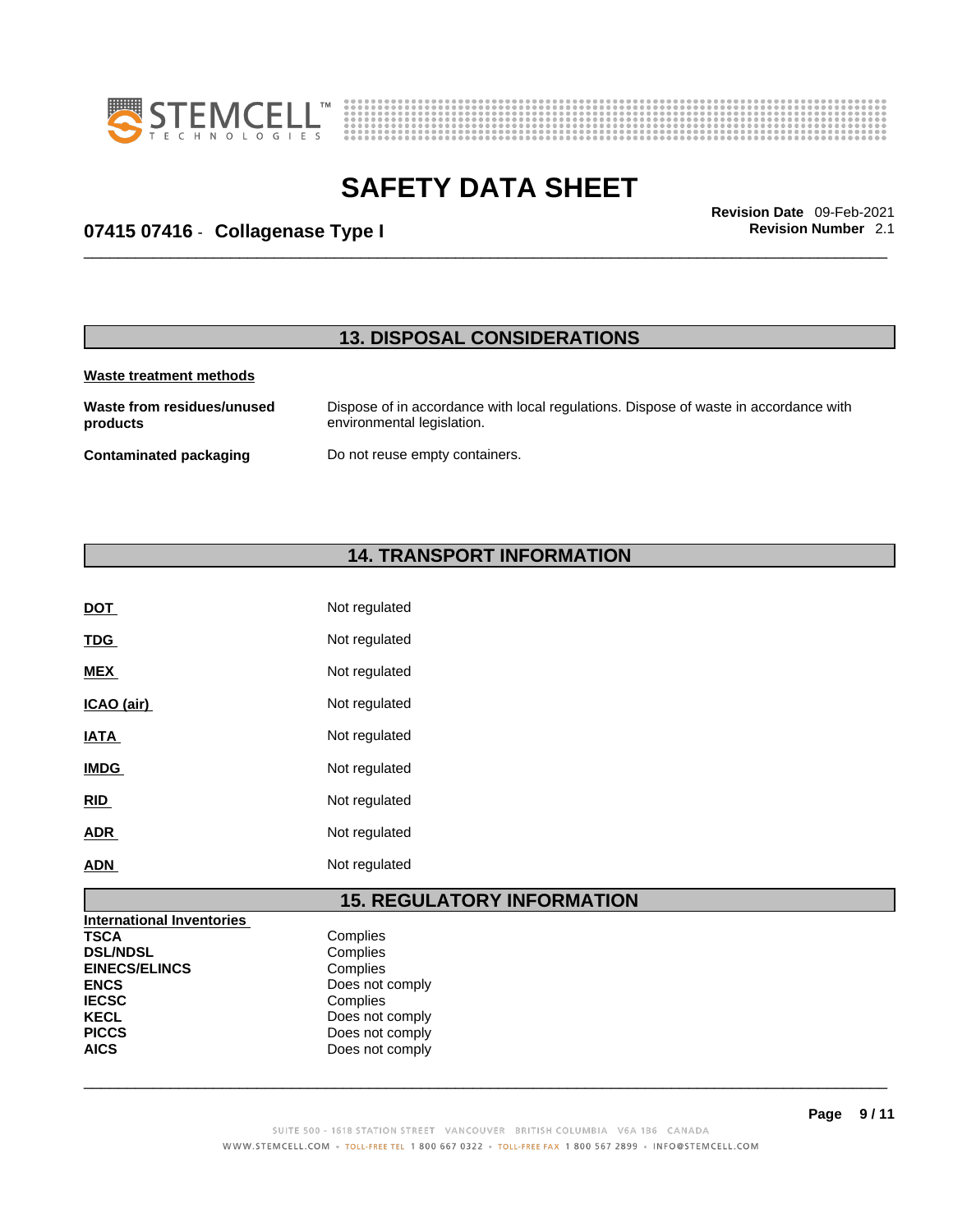



# \_\_\_\_\_\_\_\_\_\_\_\_\_\_\_\_\_\_\_\_\_\_\_\_\_\_\_\_\_\_\_\_\_\_\_\_\_\_\_\_\_\_\_\_\_\_\_\_\_\_\_\_\_\_\_\_\_\_\_\_\_\_\_\_\_\_\_\_\_\_\_\_\_\_\_\_\_\_\_\_\_\_\_\_\_\_\_\_\_\_\_\_\_ **Revision Date** 09-Feb-2021 **07415 07416** - **Collagenase Type I Revision Number** 2.1

 **Legend:** 

 **TSCA** - United States Toxic Substances Control Act Section 8(b) Inventory

 **DSL/NDSL** - Canadian Domestic Substances List/Non-Domestic Substances List

 **EINECS/ELINCS** - European Inventory of Existing Chemical Substances/European List of Notified Chemical Substances

 **ENCS** - Japan Existing and New Chemical Substances

 **IECSC** - China Inventory of Existing Chemical Substances

 **KECL** - Korean Existing and Evaluated Chemical Substances

 **PICCS** - Philippines Inventory of Chemicals and Chemical Substances

 **AICS** - Australian Inventory of Chemical Substances

#### **US Federal Regulations**

#### **SARA 313**

Section 313 of Title III of the Superfund Amendments and Reauthorization Act of 1986 (SARA). This product does not contain any chemicals which are subject to the reporting requirements of the Act and Title 40 of the Code of Federal Regulations, Part 372.

#### **SARA 311/312 Hazard Categories**

| Acute health hazard               | Yes |  |
|-----------------------------------|-----|--|
| <b>Chronic Health Hazard</b>      | Yes |  |
| Fire hazard                       | N٥  |  |
| Sudden release of pressure hazard | N٥  |  |
| <b>Reactive Hazard</b>            | N٥  |  |

#### **CWA (Clean WaterAct)**

This product does not contain any substances regulated as pollutants pursuant to the Clean Water Act (40 CFR 122.21 and 40 CFR 122.42).

#### **CERCLA**

This material, as supplied, does not contain any substances regulated as hazardous substances under the Comprehensive Environmental Response Compensation and Liability Act (CERCLA) (40 CFR 302) or the Superfund Amendments and Reauthorization Act (SARA) (40 CFR 355). There may be specific reporting requirements at the local, regional, or state level pertaining to releases of this material.

#### **US State Regulations**

#### **California Proposition 65**

This product does not contain any Proposition 65 chemicals.

#### **U.S. State Right-to-Know Regulations**

**US State Regulations** This product does not contain any substances regulated by state right-to-know regulations

#### **U.S. EPA Label Information**